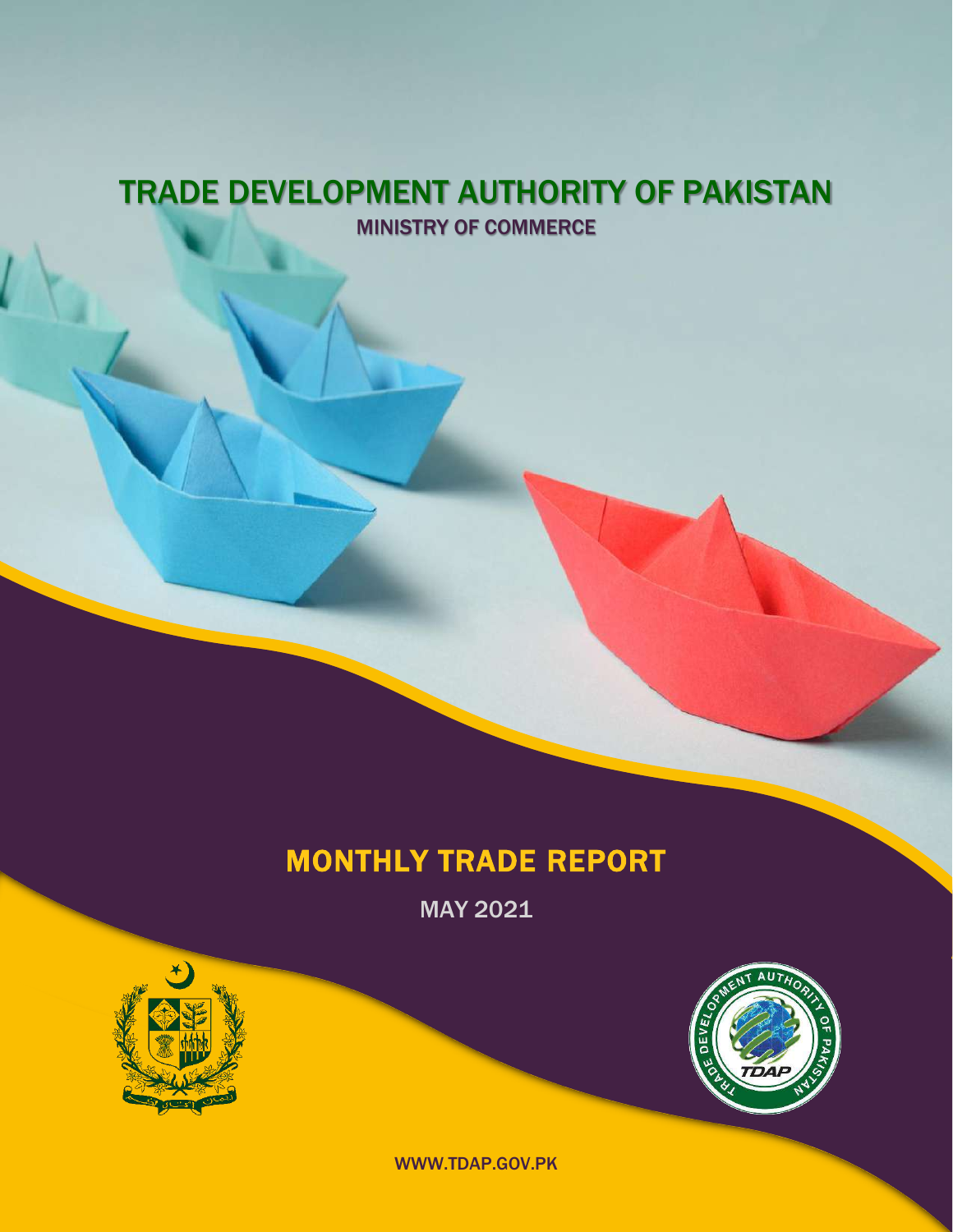### **DISCLAIMER**

The provisional data from Weboc, PBS and PRAL have been reported for information purposes only. Every effort has been made to cross-check and verify the authenticity of the data. Trade development Authority of Pakistan, or the author(s), do not guarantee the data included in this work. All data and statistics used are correct as of 7<sup>th</sup> June, 2021 and may be subject to change.

For any queries or feedback regarding this publication, please contact at:

Afshan Uroos Assistant Manager afshan.uroos@tdap.gov.pk.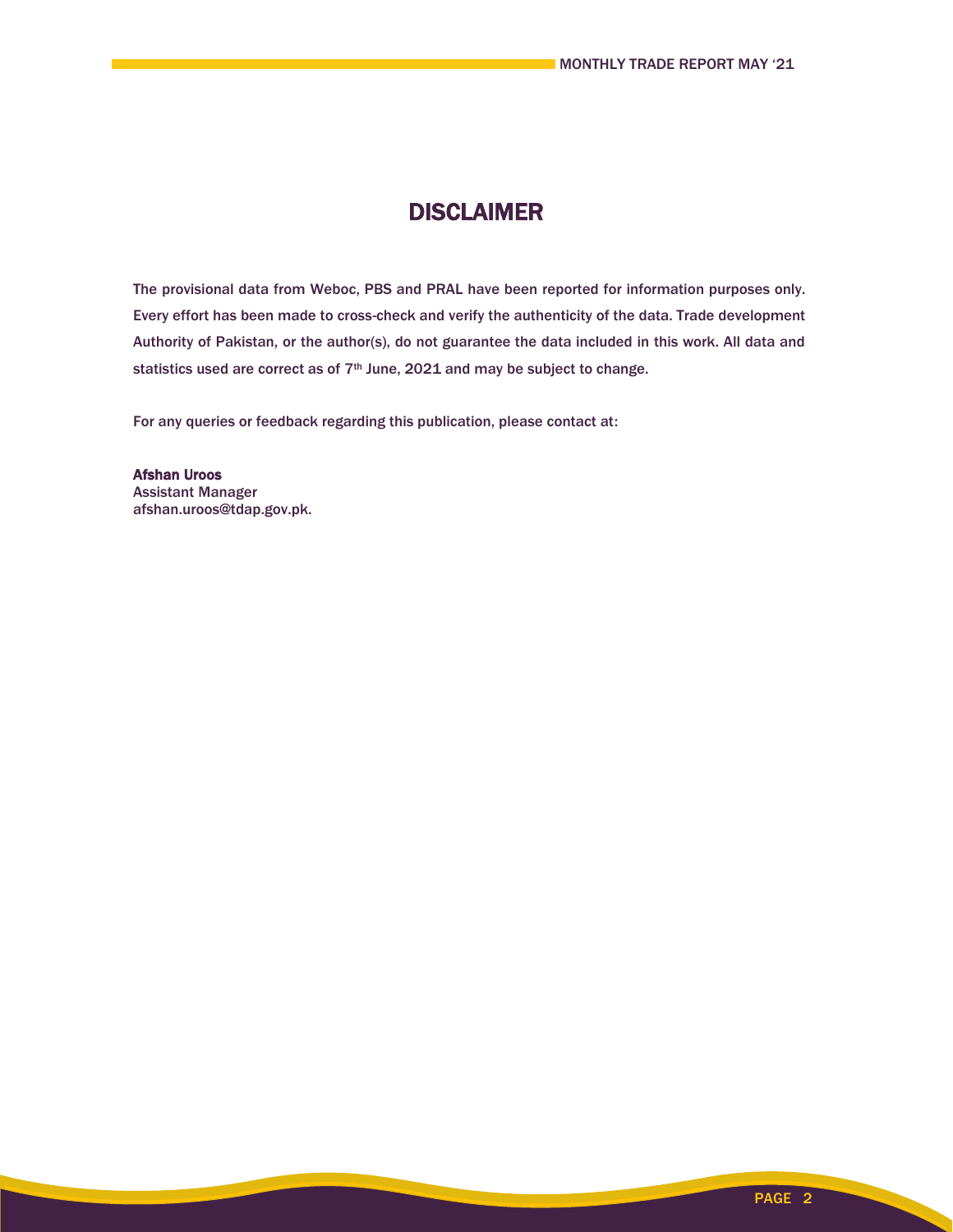## **SUMMARY**

 *\*Trade values in US\$ million*

| <b>EXPORTS SUMMARY</b> | FY 2020-21 | <b>FY 2019-20</b> | <b>% CHANGE</b> |
|------------------------|------------|-------------------|-----------------|
| May                    | 1.657      | 1.396             | <b>18.7%</b>    |
| July – May             | 22,563     | 19,801            | 14%             |

| <b>IMPORTS SUMMARY</b> | FY 2020-21 | FY 2019-20 | <b>% CHANGE</b> |
|------------------------|------------|------------|-----------------|
| <b>May</b>             | 5.090      | 2,863      | 77%             |
| July – May             | 49,839     | 40.866     | <b>22%</b>      |

Trade Statistics reported in May 2021 are different from the traditional trade pattern of Pakistan. The unusual trade figures are reflected due to the COVID-19 pandemic, global trade restrictions, lockdown in the country, and trade restrictions for China during May 2022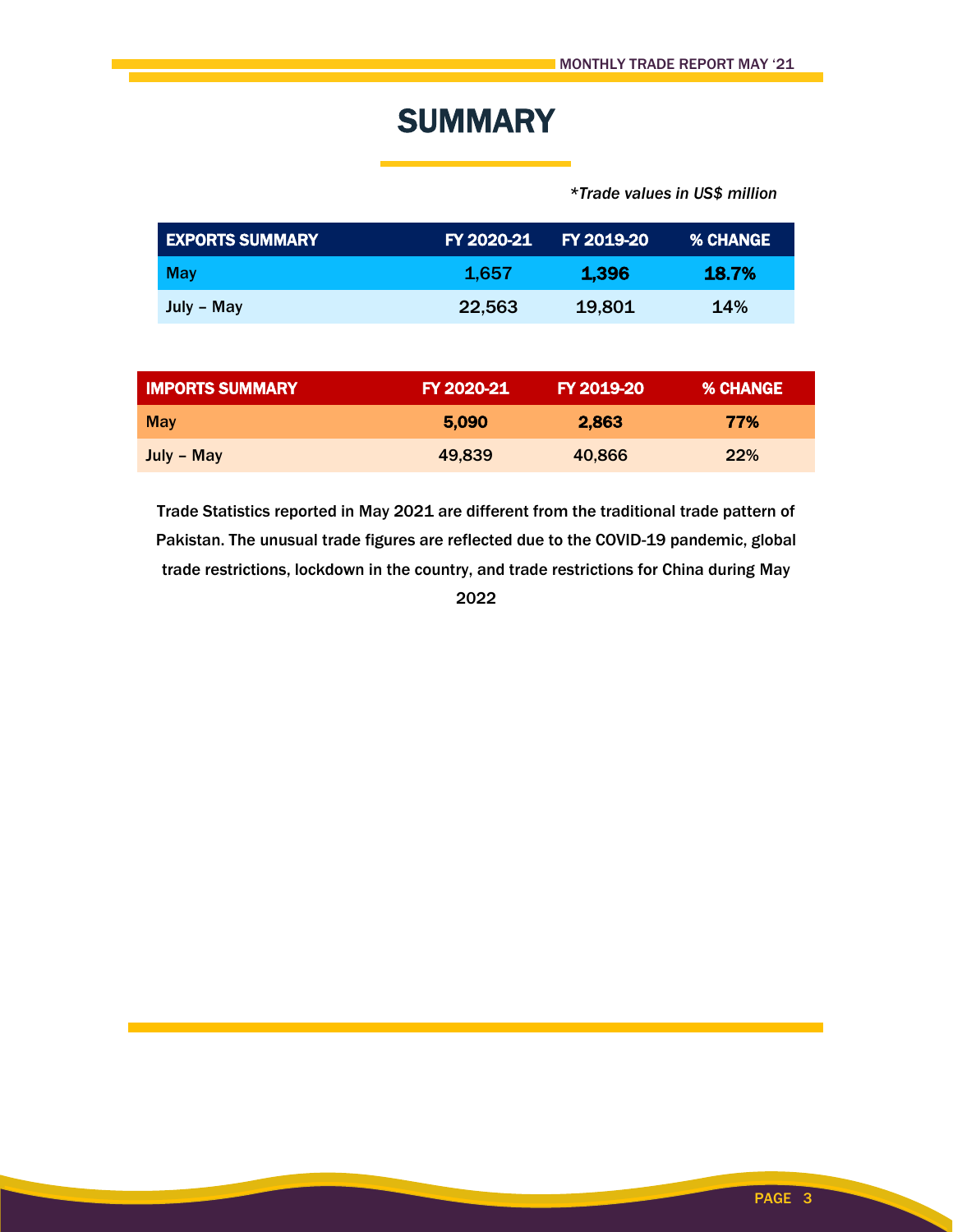# EXPORT PROFILE

*\*Trade values in US\$ million*

#### TOP PARTNER COUNTRIES SHOWING INCREASE

| <b>COUNTRY</b>        | <b>MAY 2021</b> | <b>MAY 2020</b> | %<br><b>CHANGE</b> |
|-----------------------|-----------------|-----------------|--------------------|
| <b>UNITED STATES</b>  | 426.99          | 236.08          | 81%                |
| <b>CHINA</b>          | 147.43          | 120.59          | 22%                |
| <b>UNITED KINGDOM</b> | 129.73          | 98.06           | 32%                |
| <b>AFGHANISTAN</b>    | 62.41           | 35.26           | 77%                |
| <b>BANGLADESH</b>     | 50.74           | 26.98           | 88%                |

#### TOP PARTNER COUNTRIES SHOWING DECREASE

| <b>COUNTRY</b>       | <b>MAY 2021</b> | <b>MAY 2020</b> | <b>% CHANGE</b> |
|----------------------|-----------------|-----------------|-----------------|
| <b>GERMANY</b>       | 77.82           | 83.84           | $-7\%$          |
| <b>NETHERLANDS</b>   | 72.12           | 75.82           | $-5%$           |
| UNITED ARAB EMIRATES | 60.90           | 67.94           | $-10%$          |
| <b>SPAIN</b>         | 46.36           | 48.25           | $-4%$           |
| <b>ITALY</b>         | 46.18           | 53.95           | $-14%$          |

#### TOP GROWING COMMODITIES

| HS   | <b>PRODUCTS</b>                          | <b>MAY</b><br>2021 | MAY<br>2020 | %<br><b>CHANGE</b> |
|------|------------------------------------------|--------------------|-------------|--------------------|
| 6302 | Bedlinen, table linen, toilet linen      | 254.88             | 194.86      | 31%                |
| 6203 | Men's or boys' suits                     | 157.47             | 104.25      | 51%                |
| 5205 | Cotton yarn other than sewing thread     | 68.25              | 50.66       | 35%                |
| 5209 | Woven fabrics of cotton                  | 54.21              | 30.83       | 76%                |
| 6103 | Men's or boys' suits, ensembles, jackets | 54.05              | 26.64       | 103%               |

#### TOP DECREASING COMMODITIES

| <b>HS</b> | <b>PRODUCTS</b>                                               | <b>MAY 2021</b> | <b>MAY 2020</b> | % CHANGE |
|-----------|---------------------------------------------------------------|-----------------|-----------------|----------|
| 1006      | <b>Rice</b>                                                   | 106.12          | 206.82          | $-49%$   |
| 3004      | <b>Medicaments consisting of mixed</b><br>or unmixed products | 12.23           | 14.96           | $-18%$   |
| 0303      | <b>Frozen fish</b>                                            | 11.98           | 14.18           | $-15%$   |
| 2207      | UNDENATURED ETHYL ALCOHOL                                     | 11.00           | 71.53           | $-85%$   |
| 0306      | Crustaceans, whether in shell or<br>not, live, fresh          | 7.18            | 7.70            | $-7%$    |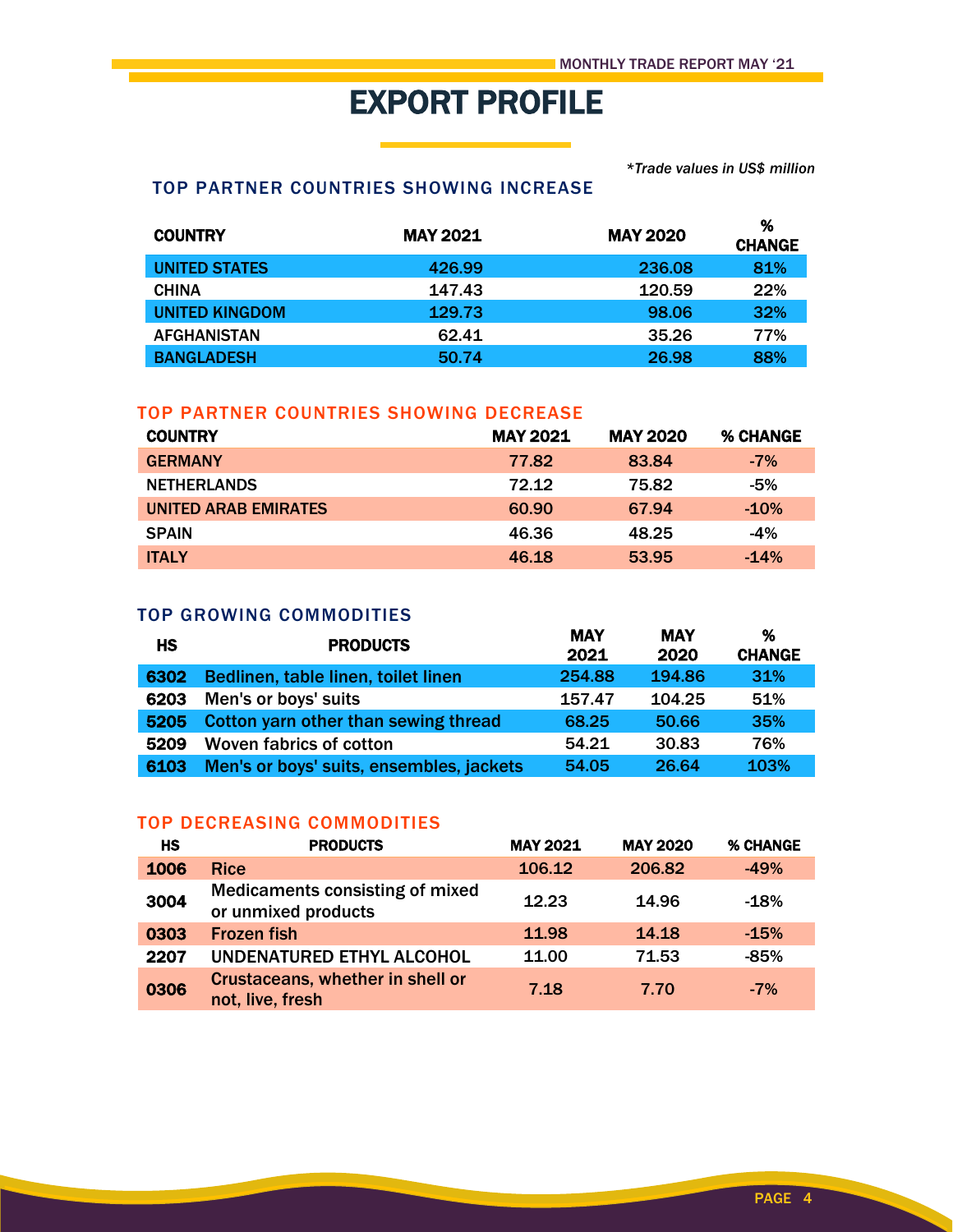## IMPORT PROFILE

#### *\*Trade values in US\$ million*

#### TOP PARTNER COUNTRIES SHOWING INCREASE

| <b>COUNTRY</b>              | <b>MAY 2021</b> | <b>MAY 2020</b> | <b>% CHANGE</b> |
|-----------------------------|-----------------|-----------------|-----------------|
| China                       | 1.566.97        | 1,017.87        | 54%             |
| <b>United Arab Emirates</b> | 556.41          | 187.60          | 197%            |
| Indonesia                   | 284.78          | 129.65          | <b>120%</b>     |
| Saudi Arabia                | 218.11          | 51.22           | 326%            |
| <b>Kuwait</b>               | 216.81          | 18.63           | 1064%           |

\*Increase in imports from Saudi Arabia is due to the increase in the fuel imports as reflected in *the top growing commodities. The increase in imports is due to the limited economic activities in May 20 20*

#### TOP PARTNER COUNTRIES SHOWING DECREASE

| <b>COUNTRY</b>               | <b>MAY 2021</b> | <b>MAY 2020</b> | <b>% CHANGE</b> |
|------------------------------|-----------------|-----------------|-----------------|
| Canada                       | 48.67           | 51.77           | $-6\%$          |
| <b>Italy</b>                 | 34.30           | 52.32           | $-34%$          |
| <b>Mexico</b>                | 8.11            | 14.56           | $-44%$          |
| Hong Kong                    | 6.54            | 21.65           | $-70%$          |
| Tanzania, united Republic Of | 3.57            | 9.78            | $-63%$          |

#### TOP GROWING COMMODITIES

| НS   | <b>PRODUCTS</b>                                                                          | <b>MAY 2021</b> | <b>MAY 2020</b> | % CHANGE    |
|------|------------------------------------------------------------------------------------------|-----------------|-----------------|-------------|
| 2710 | Petroleum oils and oils obtained from<br>bituminous minerals (excluding crude)           | 565.21          | 124.78          | 353%        |
| 2709 | Petroleum oils and oils obtained from<br>bituminous minerals, crude                      | 316.85          | 75.77           | 318%        |
| 2711 | Petroleum gas and other gaseous<br>hydrocarbons                                          | 300.98          | 120.20          | <b>150%</b> |
| 1511 | Palm oil and its fractions, whether or<br>not refined (excluding chemically<br>modified) | 254.26          | 134.29          | 89%         |
| 8517 | Telephone sets, incl. telephones for<br>cellular networks                                | 200.22          | 152.16          | 32%         |

#### TOP DECREASING COMMODITIES

| HS   | <b>PRODUCTS</b>                                                                | <b>MAY 2021</b> | <b>MAY 2020</b> | % CHANGE |
|------|--------------------------------------------------------------------------------|-----------------|-----------------|----------|
| 8504 | Electrical transformers, static converters                                     | 39.13           | 106.60          | $-63%$   |
| 1205 | Rape or colza seeds, whether or not<br><b>broken</b>                           | 32.46           | 33.23           | $-2%$    |
| 3808 | Insecticides, rodenticides, fungicides,<br>herbicides, anti-sprouting products | 17.84           | 20.93           | $-15%$   |
| 2933 | Heterocyclic compounds with nitrogen<br>hetero-atom                            | 16.40           | 20.80           | $-21%$   |